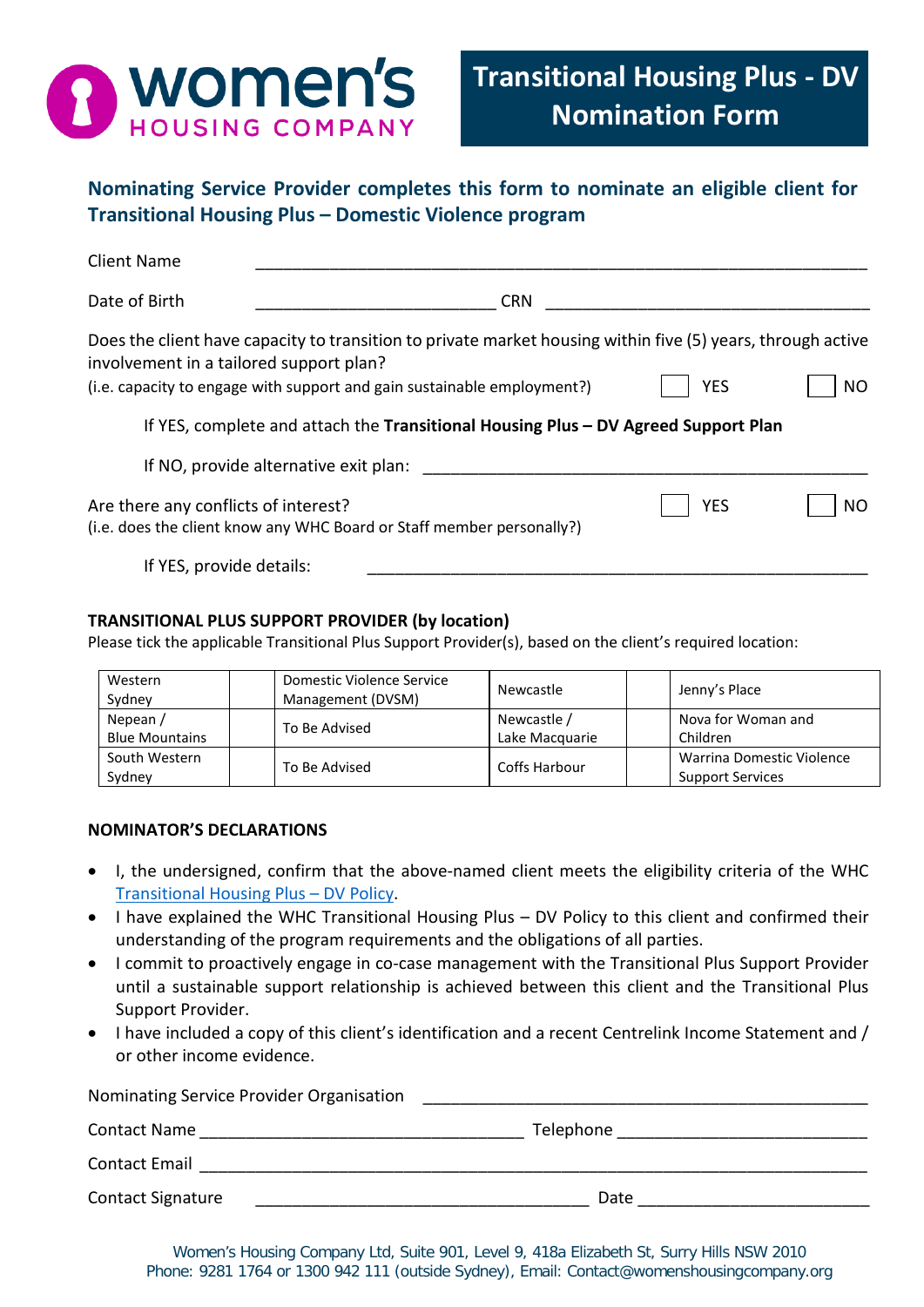

# **Nominated Client completes this form.**

**Please read the following statements and sign below to indicate your understanding and acceptance of the conditions of the Transitional Housing Plus – DV program for which you have been nominated.** 

- o I understand my nomination will be reviewed by a Local Nomination Assessment Panel, comprising representatives of the Women's Housing Company (WHC), the Transitional Plus Support Provider (tick below) and the NSW Department of Communities and Justice (DCJ). The Local Nomination Assessment Panel will determine if my nomination meets the eligibility criteria and will make recommendations to fill available vacancies.
- o I agree to the exchange of relevant information between the Nominating Service Provider and all members of the Local Nomination Assessment Panel. I understand this exchange of information is necessary to support my nomination, my tenancy and my successful exit from the program, and I can withdraw my consent at any time.
- o I agree to the collection and reporting of de-identified statistical information from my nomination and any subsequent tenancy for program evaluation purposes.
- o I understand that I am being nominated for a Transitional Housing Plus Domestic Violence tenancy, which is time-limited – I may be offered an initial fixed term lease of six (6) months, which may be renewed for further fixed term(s) up to a maximum tenure of five (5) years and I will be required to exit into sustainable private market housing by or before the expiry of the program.
- o I understand that lease renewals are conditional upon my compliance with the Residential Tenancy Act 2010 and my ongoing engagement with the Transitional Plus Support Provider towards education, training and employment pathways and sustainable private market housing. I understand that if my engagement with the Transitional Plus Support Provider ends then my lease will not be renewed.
- o I understand the rent model of the Transitional Housing Plus Domestic Violence program, whereby my subsidised rent will increase each year towards market rent by the end of the five (5) years of the program.
- o I understand that I should raise any issues or complaints regarding my tenancy with the WHC and that I should raise any issues or complaints regarding my support provision with the Transitional Plus Support Provider.
- o I declare that the information provided in my nomination is true to the best of my knowledge. I understand that the provision of false information will result in my Transitional Housing Plus – DV nomination being withdrawn or my lease not being renewed.

## **TRANSITIONAL PLUS SUPPORT PROVIDER (by location)**

Please tick the applicable Transitional Plus Support Provider(s), based on your required location:

| Western<br>Sydney                 | <b>Domestic Violence Service</b><br>Management (DVSM) | Newcastle                     | Jenny's Place                                               |
|-----------------------------------|-------------------------------------------------------|-------------------------------|-------------------------------------------------------------|
| Nepean /<br><b>Blue Mountains</b> | To Be Advised                                         | Newcastle /<br>Lake Macquarie | Nova for Woman and<br>Children                              |
| South Western<br>Sydney           | To Be Advised                                         | <b>Coffs Harbour</b>          | <b>Warrina Domestic Violence</b><br><b>Support Services</b> |

Client Name \_\_\_\_\_\_\_\_\_\_\_\_\_\_\_\_\_\_\_\_\_\_\_\_\_\_\_\_\_\_\_\_\_\_\_\_\_\_\_\_\_\_\_\_\_\_\_\_\_\_\_\_\_\_\_\_\_\_\_\_\_\_\_\_\_\_\_\_\_\_\_\_\_\_\_\_\_ Client Signature \_\_\_\_\_\_\_\_\_\_\_\_\_\_\_\_\_\_\_\_\_\_\_\_\_\_\_\_\_\_\_\_\_\_\_\_\_\_\_\_ Date \_\_\_\_\_\_\_\_\_\_\_\_\_\_\_\_\_\_\_\_\_\_\_\_\_\_\_\_\_\_\_\_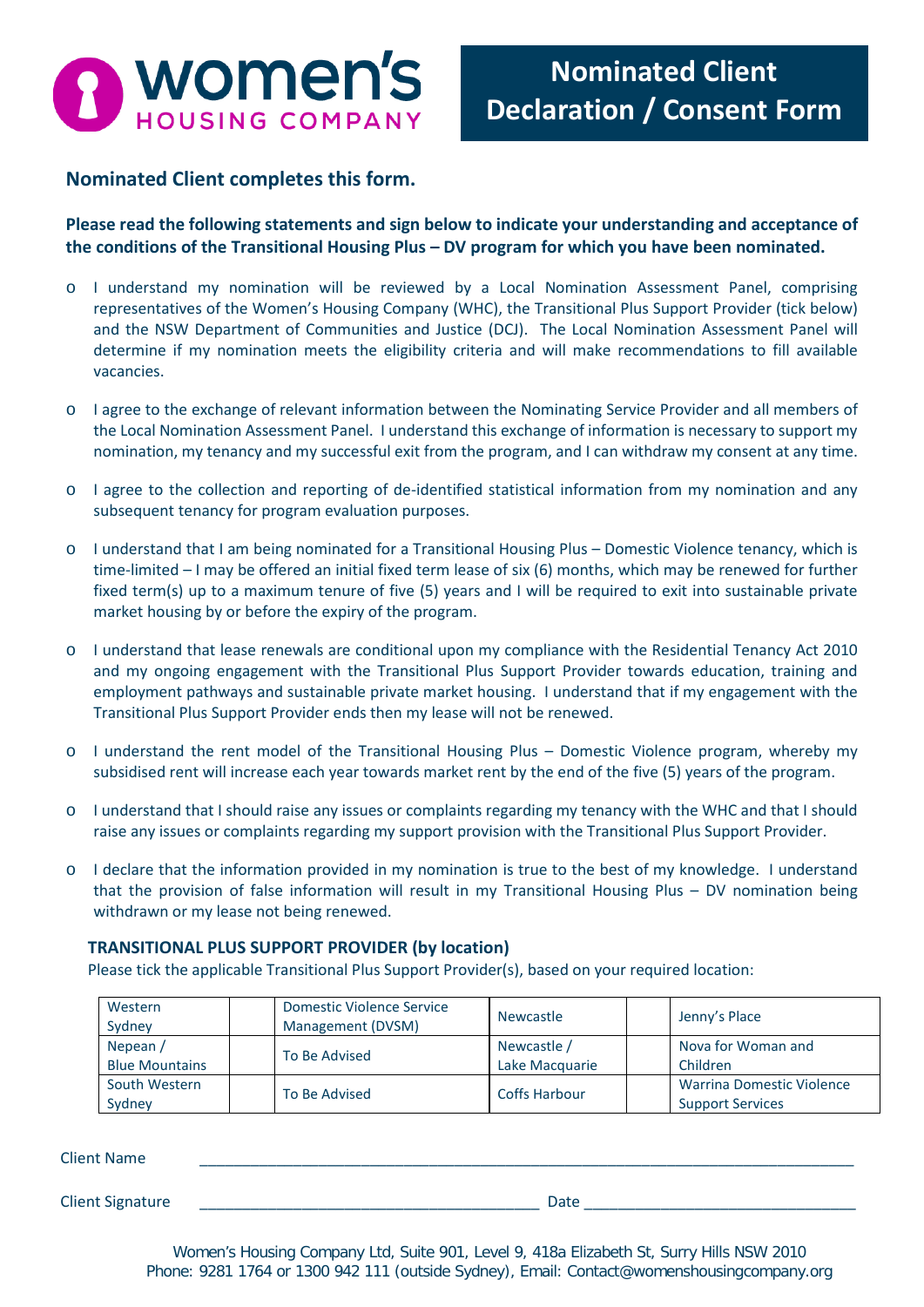

# **Nominating Service Provider completes this form to summarise plans agreed with the client to ensure capacity to transition to private market housing within five (5) years.**

| Date of Birth<br>CRN<br>Level of support client requires<br>Medium<br>Low<br>(2 hours / week or less)<br>currently to maintain tenancy | <b>Client Name</b> |                          |
|----------------------------------------------------------------------------------------------------------------------------------------|--------------------|--------------------------|
|                                                                                                                                        |                    |                          |
|                                                                                                                                        |                    | (8 hours / week or less) |

# **SAFETY / HEALTH / WELLBEING**

Examples of goals may include:

- Ensure safety assist client with application for ADVO and / or other safety measures
- Meet needs of children assist client to enrol children in childcare / school and access appropriate support payments
- Maintain health assist client to access information regarding health, nutrition and exercise programs
- Support networks assist client to access additional support services or social and community connections

| <b>Goals</b> | <b>Strategies in place</b> | <b>Strategies planned</b> | Timeframe to put<br>in place | Who is responsible |
|--------------|----------------------------|---------------------------|------------------------------|--------------------|
|              |                            |                           |                              |                    |
|              |                            |                           |                              |                    |
|              |                            |                           |                              |                    |
|              |                            |                           |                              |                    |
|              |                            |                           |                              |                    |

## **STABLE HOUSING**

Examples of goals may include:

- Meet tenancy obligations assist client to enrol for Rent It Keep It training
- Manage budget assist client to develop / improve financial literacy, plan for expenses, manage debt
- Obtain rental property assist client to search for affordable property, apply for private rentals

| Goals | <b>Strategies in place</b> | <b>Strategies planned</b> | Timeframe to put<br>in place | Who is responsible |
|-------|----------------------------|---------------------------|------------------------------|--------------------|
|       |                            |                           |                              |                    |
|       |                            |                           |                              |                    |
|       |                            |                           |                              |                    |
|       |                            |                           |                              |                    |
|       |                            |                           |                              |                    |
|       |                            |                           |                              |                    |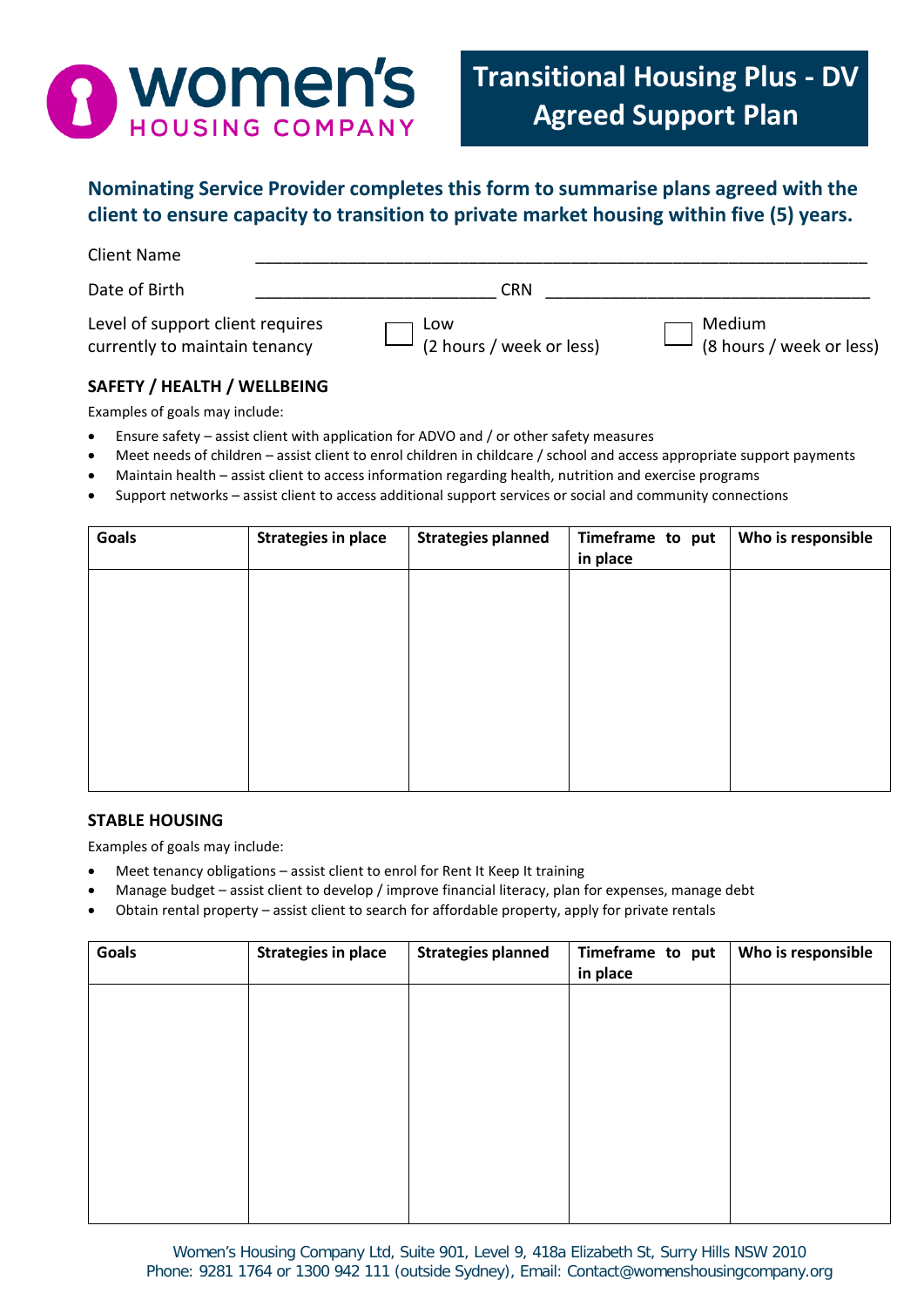# **EDUCATION / TRAINING**

Examples of goals may include:

• Identify new course –assist client with finding appropriate training providers and completing enrolment processes, review education history and qualifications

| Goals | <b>Strategies in place</b> | <b>Strategies planned</b> | Timeframe to put<br>in place | Who is responsible |
|-------|----------------------------|---------------------------|------------------------------|--------------------|
|       |                            |                           |                              |                    |
|       |                            |                           |                              |                    |
|       |                            |                           |                              |                    |
|       |                            |                           |                              |                    |
|       |                            |                           |                              |                    |
|       |                            |                           |                              |                    |

## **EMPLOYMENT**

Examples of goals may include:

• Secure job – assist client to register with employment agencies, review work history, write a resume and cover letter, complete job applications, improve interview skills

| <b>Goals</b> | <b>Strategies in place</b> | <b>Strategies planned</b> | Timeframe to put<br>in place | Who is responsible |
|--------------|----------------------------|---------------------------|------------------------------|--------------------|
|              |                            |                           |                              |                    |
|              |                            |                           |                              |                    |
|              |                            |                           |                              |                    |
|              |                            |                           |                              |                    |
|              |                            |                           |                              |                    |
|              |                            |                           |                              |                    |

## **SUPPORT PLAN DEVELOPMENT and AGREEMENT**

The Nominating Service Provider confirms the above strategies are in place and / or planned and agrees to work proactively with the client to transition support arrangements to the Transitional Plus Support Provider.

| Nominating Service Provider Organisation |           |  |
|------------------------------------------|-----------|--|
| <b>Contact Name</b>                      | Telephone |  |
| <b>Contact Signature</b>                 | Date      |  |

The Client confirms this support plan has been developed with their input and agrees to work proactively towards the goals with assistance from the Nominating Service Provider and the Transitional Plus Support Provider.

| <b>Client Name</b> |      |
|--------------------|------|
| Signature          | Date |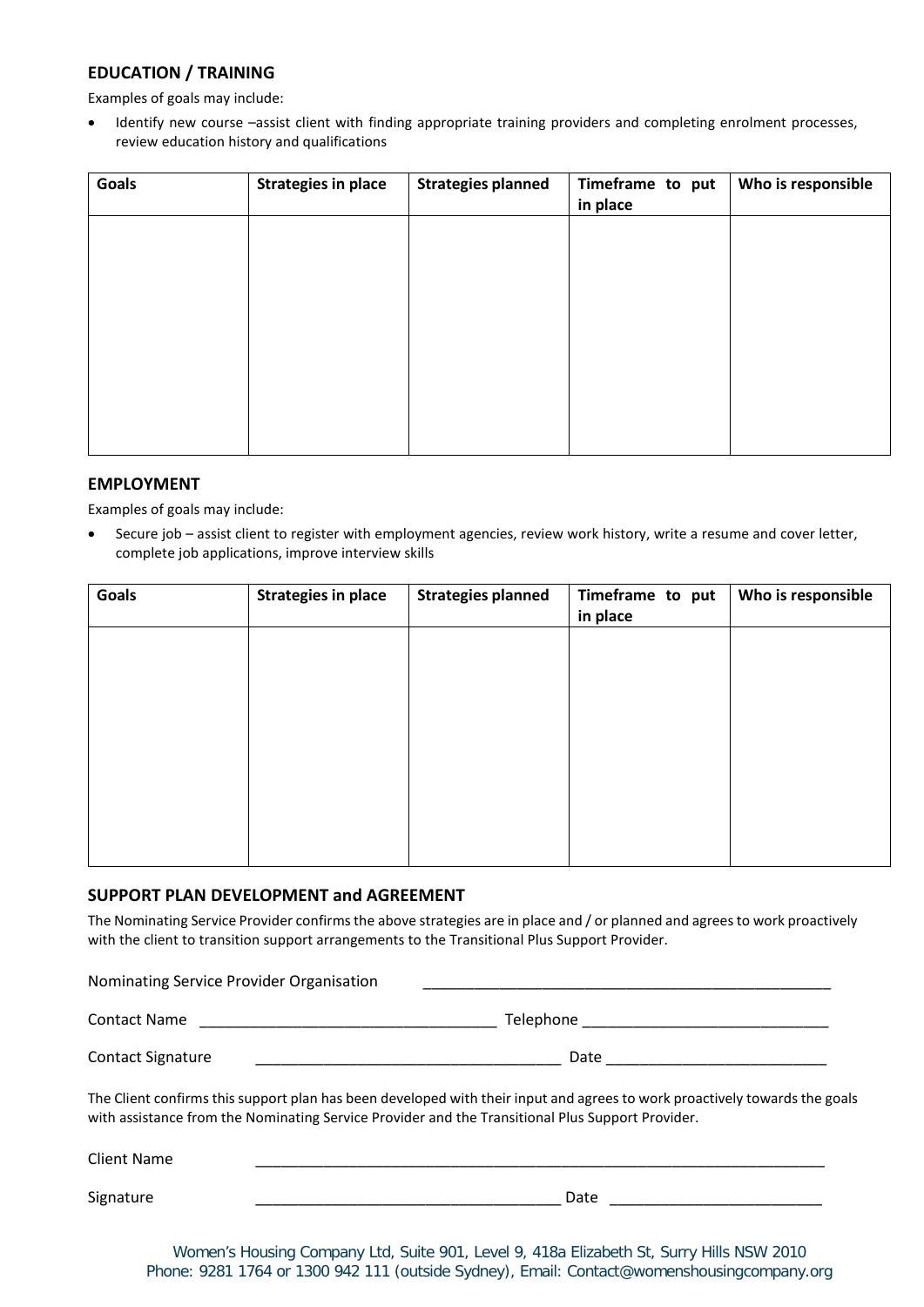

# **Nominated Client completes this form.**

| <b>Client Name</b> |            |
|--------------------|------------|
|                    |            |
| Date of Birth      | <b>CRN</b> |

## **DEPENDENT CHILDREN**

*Please provide details of all dependent children who will be living with you, including any unborn babies.*

| Dependent Child 1 Name |                  |      |
|------------------------|------------------|------|
| Date of Birth          | Female<br>Gender | Male |
| Dependent Child 2 Name |                  |      |
| Date of Birth          | Gender<br>Female | Male |
| Dependent Child 3 Name |                  |      |
| Date of Birth          | Gender<br>Female | Male |
| Dependent Child 4 Name |                  |      |
| Date of Birth          | Gender<br>Female | Male |

## **SAFETY REQUIREMENTS**

*Please provide details of any restrictions or conditions imposed by an Apprehended Domestic Violence Order (ADVO) or similar arrangements to ensure safety once housed in the Transitional Housing Plus – DV program.*

## **LOCATION REQUIREMENTS**

*Please provide details of any suburbs or areas to avoid for safety reasons (i.e. location of perpetrator, etc.).*

\_\_\_\_\_\_\_\_\_\_\_\_\_\_\_\_\_\_\_\_\_\_\_\_\_\_\_\_\_\_\_\_\_\_\_\_\_\_\_\_\_\_\_\_\_\_\_\_\_\_\_\_\_\_\_\_\_\_\_\_\_\_\_\_\_\_\_\_\_\_\_\_\_\_\_\_\_\_\_\_\_\_\_\_\_\_\_

\_\_\_\_\_\_\_\_\_\_\_\_\_\_\_\_\_\_\_\_\_\_\_\_\_\_\_\_\_\_\_\_\_\_\_\_\_\_\_\_\_\_\_\_\_\_\_\_\_\_\_\_\_\_\_\_\_\_\_\_\_\_\_\_\_\_\_\_\_\_\_\_\_\_\_\_\_\_\_\_\_\_\_\_\_\_\_

*Please provide details of any suburbs or areas to be close to or accessible by public transport (i.e. schools, special needs support providers, family supports, etc.).*

\_\_\_\_\_\_\_\_\_\_\_\_\_\_\_\_\_\_\_\_\_\_\_\_\_\_\_\_\_\_\_\_\_\_\_\_\_\_\_\_\_\_\_\_\_\_\_\_\_\_\_\_\_\_\_\_\_\_\_\_\_\_\_\_\_\_\_\_\_\_\_\_\_\_\_\_\_\_\_\_\_\_\_\_\_\_\_

**If more room is required, please attach a support letter containing additional relevant information.**